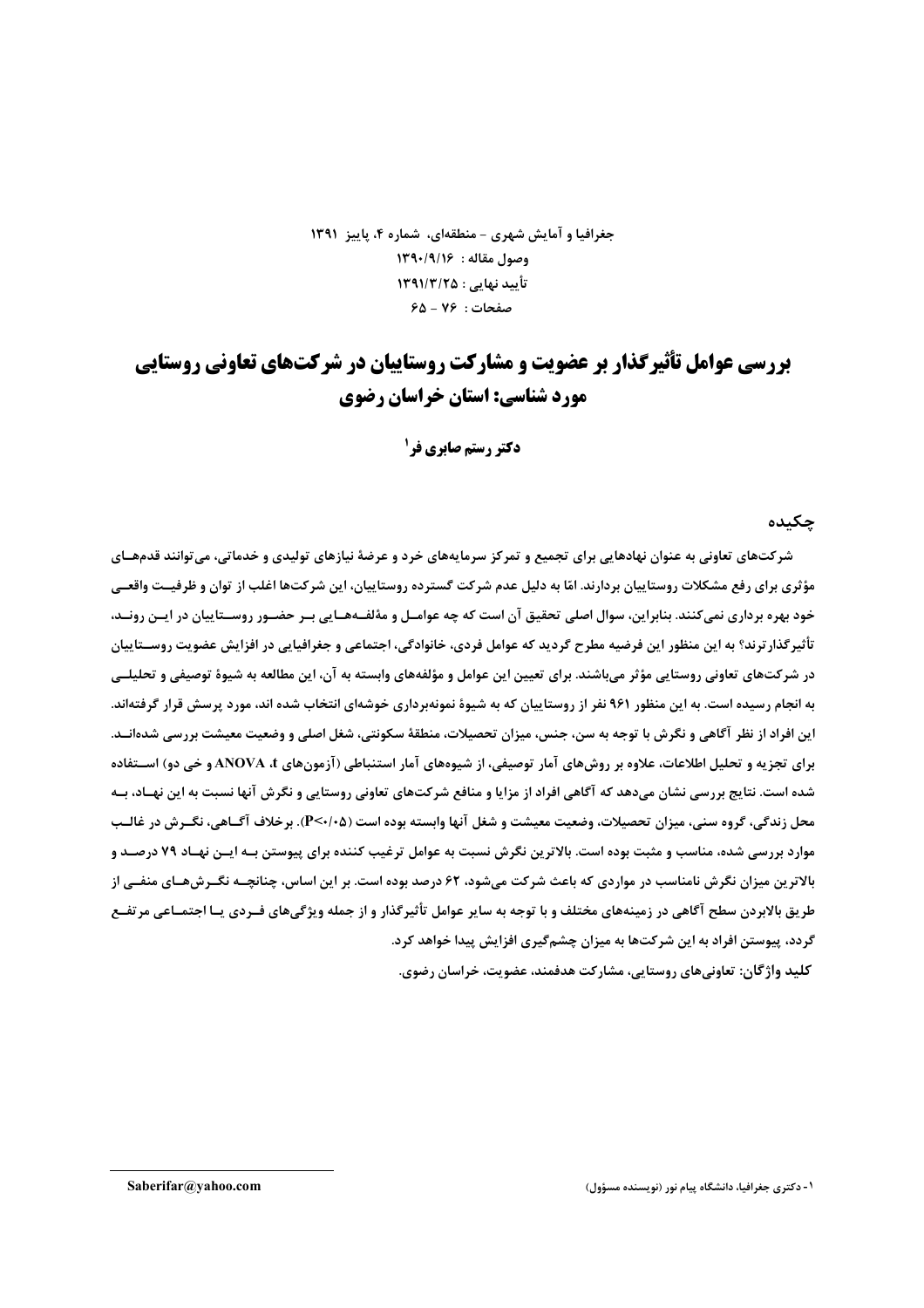جغرافیا و آمایش شهری-منطقهای، سال دوم، شماره ۴، پاییز ۱۳۹۱

تری را در محیطهای شهری به وجود میآورد. با وجود آن که تعـاونیهـای روسـتایی قادرنـد بسـياری از ايـن مشکلات ۱٫ مرتفع نمایند، امّا چرا همـه روسـتاییان بـه اين سو حركت نمي كنند؟ اساساً چرا تعاونيهاي فعــال در این زمینه، از ظرفیتهای موجود به طور کامل بهره نمے ہرنـد؟ چـرا روسـتاییان هنـوز از توانمنـدیهـا و یتانسپل های شرکتهای تعاونی روستایی اطـلاع کـافی ندارند؟ اینها و سوالهایی از این دست، طراحی و اجرای این تحقیق را زمینهسازی نموده اسـت. از آنجـا کـه در این فرصت محدود بررسی تمـام ابعـاد و ویژگـیهـای تعاونی های روستایی مقدور نیست، سعی شد بیشتر بـه مقولهٔ عضویت و عدم عضویت روستاییان و عواملی کـه این مسأله را تحت تـأثیر قـرار مـی۱دهـد، توجـه شـود. بنابراین، تأکید اصلی بر این سوال است که چه زمینــه-هايي باعث جلب و جـذب روسـتاييان بـه تعـاونيهـاي روستایی می شود و از این طریــق آنهـا را بــه مانــدن در روستا و اثر بخشی راهکارهای تقویت تولید، پاری مـی-ر ساند؟

بررسی های موجود نشان می دهد کـه تعـاونی هـای روستایی هـمسـنخی و سـازگاری بـالایی بـا زنـدگی روستایی دارند زیرا هماهنگی، همزیستی و تجانس، انتخاب گروهي، سرعت بخشــي، مردمــي بــودن، عمــل جمعـی و هــوش جمعـی (ســاوری^، ۲۰۰۴) از جملــه ويژگى هاى تعاونى ها به حساب مى آيد. بـا وجـود ايـن، هنــوز هــم بخــش قابــل ملاحظــهاى از روســتاييان از یپوستن به این نهاد مردمی واهمه دارند. به این منظور، ابتدا باید مشخص گردد که چـه عوامـل و مؤلفـههـایی باعث عدم حضور روستاییان در شـرکتهـای تعـاونی روستایی می شود و یا استمرار عضویت آنها را غیـر ممکن مے سازد.

<sup>8</sup> Saveri

مقدمه

در حال حاضر، تقریباً تمــامی کشــورهای جهــان از قابلیتها و توانمندیهای تعاون بهرهبرداری مے کننــد؛ بخصوص ایـن رونـد در منـاطق روسـتایی بـه دلایـل مختلف و از آن جمله، قلّت سرمایههـای اساســی بـرای توسعهٔ کار و کسبهای درآمدزا، از رشـد چشـمگیـری برخوردار مے باشد. به عنوان مثال، هـم اکنــون تعــاونی هــای مســکن روســتایی (واســیلیش و جانســون ٰ، ،۱۹۹۸سوکومار<sup>۲</sup>، ۲۰۰۱) ، تعاونی های بازاریـابی (ون<sup>۳</sup>، ۱۹۹۸)، تعاونیهای تولید روسـتایی (اکــوابی ٔ ۱۹۹۷؛ اوانگو<sup>۵</sup>، ۱۹۹۸؛ هالووی<sup>۶</sup>، ۲۰۰۰)، تعـاونی هـای اعتبـار روستایی (ون، ۱۹۹۸؛ سرپرم<sup>۷</sup>، ۲۰۰۰) و … بـه بخشـ*ـی* از بدنهٔ اقتصاد روستایی در کشـورهای مختلـف تبـدیل شده و روستاییان از قابلیتها و توانمندیهای این نهاد بھر میر داری مے کنند.

در ایران نیز روستاییان به دلیل عدم دسترسی به سرمايهٔ کافي و يا نهادهايي که بتوانند سرمايه و اعتبـار لازم را در اختیار آنها قرار دهند، قادر به تـأمین هزینــه های سرسامآور زندگی نمیباشند. به همین دلیل، نیـاز به تشکیل و عضویت در تعاونیها برای روستاییان یک ضرورت غير قابل انكار است؛ امّا به دلايل مختلـف ايـن فرصت برای تمـامی روسـتاییان فـراهم نمـی *گـ*ردد. در همین راستا و به دلیل عـدم دسترسـی روسـتاییان بـه امکانات مالی و خدماتی در بخش تولیـد، ایـن افـراد در ارتباط با تأمين هزينههـاي زنـدگي بـا مشـكل مواجـه هستند. این شرایط، مهاجرت هرچه بیشتر این گروه را به شهرهای بزرگ زمینـهسـازی مـیکنـد و عـلاوه بـر افزایش مشکلات محیطهای روستایی، معضلات بزرگ-

Wasylish and Johnson

Sukumar

Wan

Akwabi

Owango

Holloway

<sup>.</sup> Sriram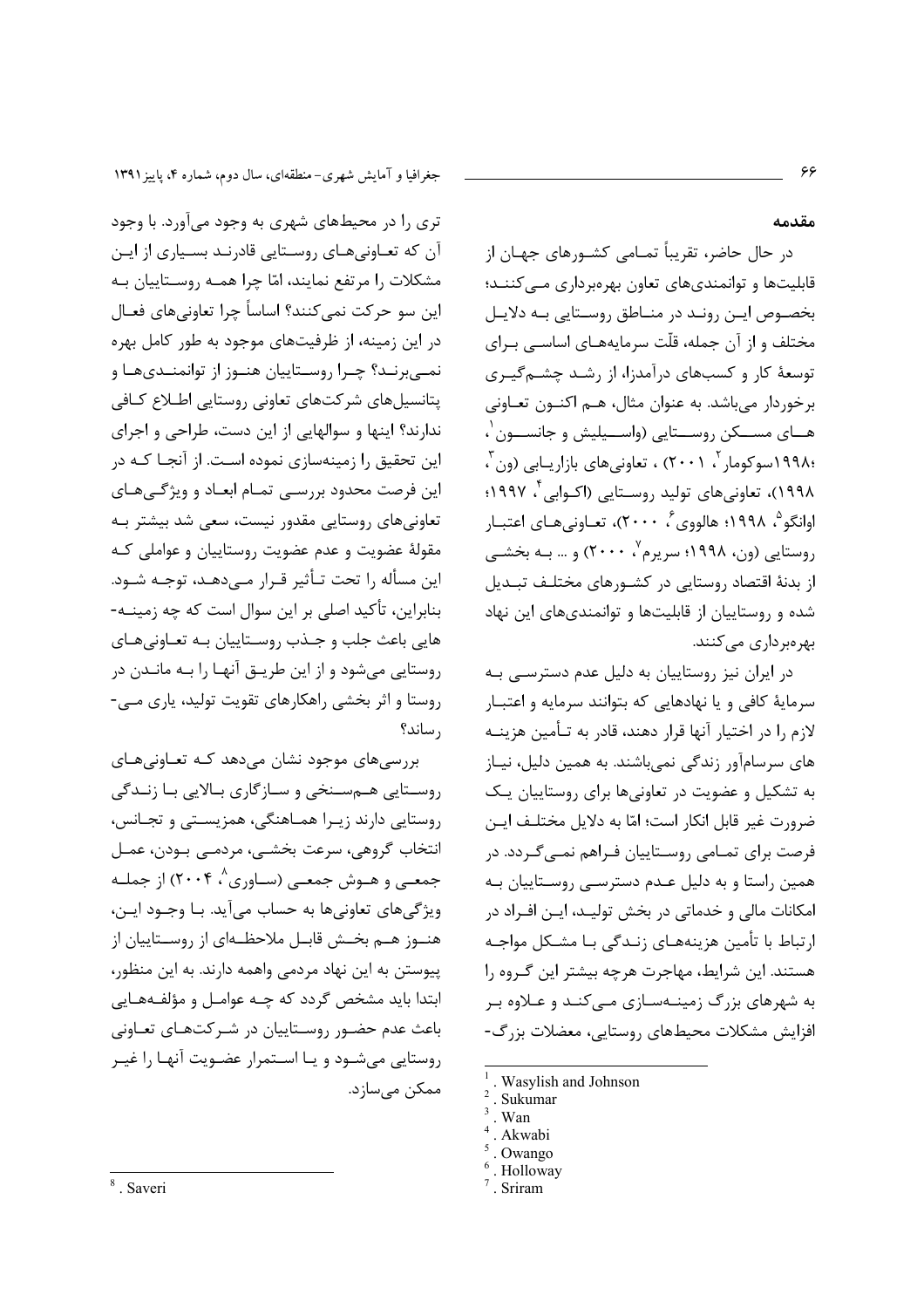اگرچه پژوهشهایی در مورد این مسـأله بـه انجـام رسیدهاست (عباسی و حسینی نیـا، ۱۳۸۶؛ کرباسـیان، ۱۳۷۹؛ صابری ف و کلمـاتی، ۱۳۸۶ و …)، امّـا اولاً بـه دليل قلّت اين تحقيقات، تمامي ابعاد اين موضوع مـورد توجه قرار نگرفتهاست و ثانیاً چون شرایط و ویژگی های محلی و بومی نقش تعیین کنندهای در این زمینه ایفا مي كنند، انجـام تحقيقـات و پـژوهشهـاي نمونـهاي و محلي، بسيار ضروري و لازم به نظر مي رسد. به همـين دلیل، این پژوهش قصد دارد در میان روستاییان استان خراسان رضوی، عوامل و مؤلفههای مؤثر بر عضـویت و استمرار این روند و همچنین ویژگیهایی که این تمایل را تهدید میکند، مورد بررسی و کنکاش قرار دهد.

## زمينة يژوهش

نگرش اصلیترین عامل در گرایش بـه یـک رفتـار، نظیر عضویت در تعـاونیهاسـت. رابطـهٔ بـین نگـرش و رفتار همیشه یک رابطهٔ یک بعدی نیست زیـرا نگـرش، به عنوان یک سیستم پیچیده، ساخت عقاید، احساسات و تمایلات رفتاری شخص نسبت به یک موضوع را زمینهسازی میکند و در واقع مقولهای چند بعدی است. یکی از نظریاتی کـه ارتبـاط نگـرش را بـا رفتـار توضیح میدهد، نظریهٔ رفتار برنامهریزی شده است. بـر اساس این نظریه، قصد رفتاری تحت تـأثیر سـه عامـل نگرش نسبت به رفتار، هنجارهای ذهنی و کنترل رفتار درک شده، میباشد (ر.ک: کریمی، ۱۳۷۹).

نگرش نسبت به رفتار، به ارزشیابی منفی یـا مثبـت شخص از انجام رفتار بر می گـردد. بنــابراین، نخســتین عامل مؤثر بر قصد انجام كار، نگـرش نسـبت بـه رفتـار است. چنانچه فرد، انجام رفتـاری را مفیـد بدانـد، آن را انجام می دهد و چنانچه انجـام رفتـار را مضـر بدانـد، از انجام آن خودداري مي كند. در هر حال، انجام يـا عــدم انجام رفتار، معطوف به قضاوت شخص است و بـه ايـن ترتيب اعتقادات در تشكيل نگرشهـا و هــم چنــين در

رابطه با نتـايج و ارزيـابي نتـايج رفتـار مـؤثر هسـتند (ارونسون ، ۱۹۹۹).

الگویی که میتوان از آن برای بررسی رفتار اعضا و غیر اعضای تعاونی های روستایی استفاده نمـود، مـدل اعتقاد اقتصادی و پذیرش نوآوری است. ایـن مـدل بـر این موضوع تأکید دارد که چگونه ادراک شخص انگیزه و حرکت ایجاد میکند و سبب ایجاد رفتـار در او مـی-شود. یعنـی وی را بـه پـذیرش یـک پدیـدهٔ جدیـد در محیط (اجتماعی) مثلاً روستا ترغیب مے کند. به عبارت دیگر، با تمرکز بر انگیزش، تجربیات و گذشته، فرد قادر به شرح رفتارهای اقتصادی دراز مـدّت و کوتـاه مـدّت است (دایانا<sup>۲</sup>، ۱۹۹۹). د<sub>ر ف</sub>اقع، یـک تصـمی<sub>ـ</sub>م و اخـتیــار عقلانی <sup>۳</sup> آن است که گزینهها و پیامـدهـا بـا توجـه بـه زمان و سایر منابع (با فرض این که بـه طـور کامـل در اختیار تصمیم گیرنده قرار دارد) بررسی شود (فالودی ٔ، ۱۹۷۳). بر اساس این مدل، واکنش فرد بـه ارزشهـای مثبت و منفی در رفتار فرد، تأثیر جدّی دارد زیــرا ایــن ارزشها با برداشت انتزاعى شخص از احتمال موفقيت، ارتباط پیدا میکند (این که آیا عملـی اسـت و در ایـن صورت برای فرد مفید است یا خیر؟). اگر دسـتیابی بـه هدفی مشکل باشد، احتمال موفقیت کمتر و در نتیجـه ارزش گذاری منفی خواهد بود. بر عکس، اگـر دسـتيابی به یک هدف ساده باشد، احتمال موفقیت افزایش پیـدا می کند و ارزشگذاری مثبت را در پی دارد. مشکلات یا موانعی که در راه هـدف وجـود دارد، ارزشـيابی منفـی نامیده می شوند که در برنامه یزی برای تشویق به یک رفتار، باید این عوامـل را تـا حـد امکـان کـاهش داد و حذف نمود. کمبود دانش فرد نسبت به یک رفتـار نیـز

Aronson

Diana

Rational Plan, Rational Choice, Rational Decision. Rational Paradigm

Faludi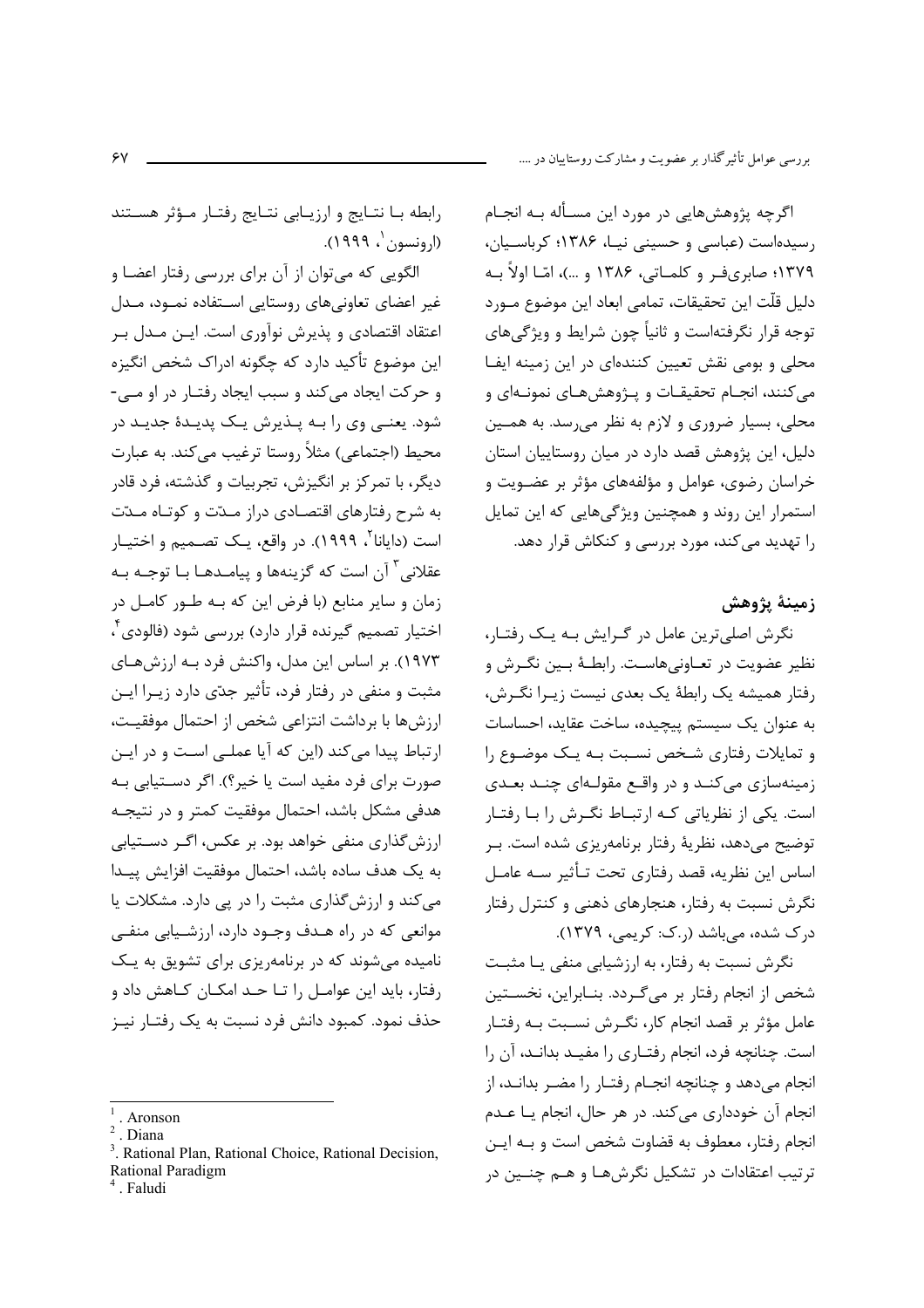جغرافیا و آمایش شهری-منطقهای، سال دوم، شماره ۴، پاییز ۱۳۹۱

این تحقیق از نظر روش توصیفی و تحلیلی و از نظر هدف کاربردی است. شرکت کنندگان در ایـن تحقیـق

ساکنان روستاهای استان خراسان رضوی بودهانـد.

نمونه گیری مــورد نظـر ایــن پــژوهش از نــوع تصــادفی

طبقهبندی شدهٔ خوشهای است. فرمولهای متـداول در

رابطه با حجم نمونه نشانگر آن بود کـه انتخـاب ٨٠٠ یاسخگو برای اهداف این تحقیق کفایت مے کنـد امّـا

برای افزایش دقت نتایج، حجم نمونه بیش از ۱۷ درصد

افزایش یافت و در نهایت، تحلیل اصلی بر روی بـیش از

۹۶۱ نفر به انجام رسید. انتخاب نمونه در ایـن تحقیـق

به شیوهٔ نمونهبرداری خوشهای به انجام رسیده است و

اطلاعات مورد نياز از طريق پرسشنامهٔ محقـق سـاخته

به دست آمدهاست. این پرسشiامـه قبــل از کــاربرد در محیط اصلی، در حجم کـم (حـدود ۱۰ درصـد نمونـهٔ

واقعي) و در منطقهاي شبيه به محـدودهٔ اصـلي، مـورد

آزمون قرار گرفته و دقت، صحت و روایی آن تأیید شده

است. سن، جنس، منطقهٔ محل زندگی، وضعیت تأهـل،

تحصیلات، وضعیت معیشت و شـغل اصـلی متغیرهـای

زمینهای بودند که مورد بررسـی قـرار گرفتنـد. پـس از

جمــع|ٓوري اطلاعــات، متغيرهــاي ســنّ، تحصــيلات و

وضعیت معیشت و شغل اصلی گروهبندی شدند. منطقهٔ

محل زندگی به صورت دشـتی، دامنــهای و کوهسـتانی

برای تحلیل اطلاعات نیـز نـرم افزارهـای آمـاری و

بخصوص SPSS مورد استفاده قرار گرفت. متغیرهـای کیفی جمعیت شناختی با آزمـون خـی دو، ارزیـابی و

تحلیل شد. همچنین برای مقایسهٔ متغیرهـای کمّـے از

آزمون های پارامتری t و ANOVA استفاده گشت. در

تمامی آزمونهای آماری، احتمـال خطـا کمتـر ۰/۰۵

مواد و روش ها

می تواند از موارد ارزشیابی منفی محسوب شـود (ر.ک: کروسینک و فابینار <sup>۱</sup> ۱۹۹۶).

علاوه بر ایـن، دیـدگاههـای منفـی نیـز نسـبت بـه پذیرش نوآوریهای ارائه شده در روستا مطرح است. به عنوان مثال، برخی از بررسیهای انجام شده در همـین زمینه بر آن هستند که نیذیرفتن یا تـأخیر در پـذیرش نوآوریها از سوی روستاییان به طـور عمـده بـه علـت وجود ویژگیهای منفی در خود آنهاست و آنها هستند که به علت عقبماندگی و ناتوانی، رغبتی برای پـذیرش و به کارگیری ایدههای نوین در خود احساس نمی کنند (کرمی و فنایی، ۱۳۷۳). در این مدل، تمرکز توجـه بـر رابطهٔ بین آگاهی و پذیرش میباشد. امّـا فرضـیهٔ مـدل نشـر ايـن اسـت كـه مـردم ابتـدا در مـورد مطلوبيـت تکنولوژیها آگاهی کسب میکنند، سـپس آن را مـی-پذيرند (هوكس ّ، ١٩٨٣). به هر حال، با توجه به مدل-های پیش بینی رفتار، در این مطالعه سعی شده است موارد مختلف مؤثر بر رفتار خاصی که در ایـن تحقیـق همان عدم عضـویت در تعـاونیهـای روسـتایی اسـت، بررسی شود و مهمترین عوامل تأثیرگذار بـرای برنامـه-ریزیهای بعـدی شناسـایی شـوند. نگـرش نسـبت بـه عضویت در تعاونیهای روستایی و عوامل موؤثر بر آن، مانند اعتقادات و ارزشیابی مثبت و منفـی از عضـویت، هنجارهای ذهنی و نظر سایر افراد در مورد این عضویت، کنترل رفتاری درک شده و این که فرد چقدر خود را در عضویت موفق میداند و دانش افـراد در ایـن زمینه به عنوان عوامـل مـؤثر بـر قصـد رفتـاری و نیـز ارزش گذاری مثبت و منفی اقتصادی (بـه طـور خـاص عضویت در تعاونی) بر رفتار تعاونی و همکاری، از جمله عواملی هستند که در این تحقیق، بـرای توجیـه رفتـار عدم عضویت مورد ارزیابی قرار گرفتهاند.

p<.05) در نظر گرفته شد.

ثبت شدند.

۶۸

 $^1$ . Krosinck & Fabinar

<sup>&</sup>lt;sup>2</sup> Hooks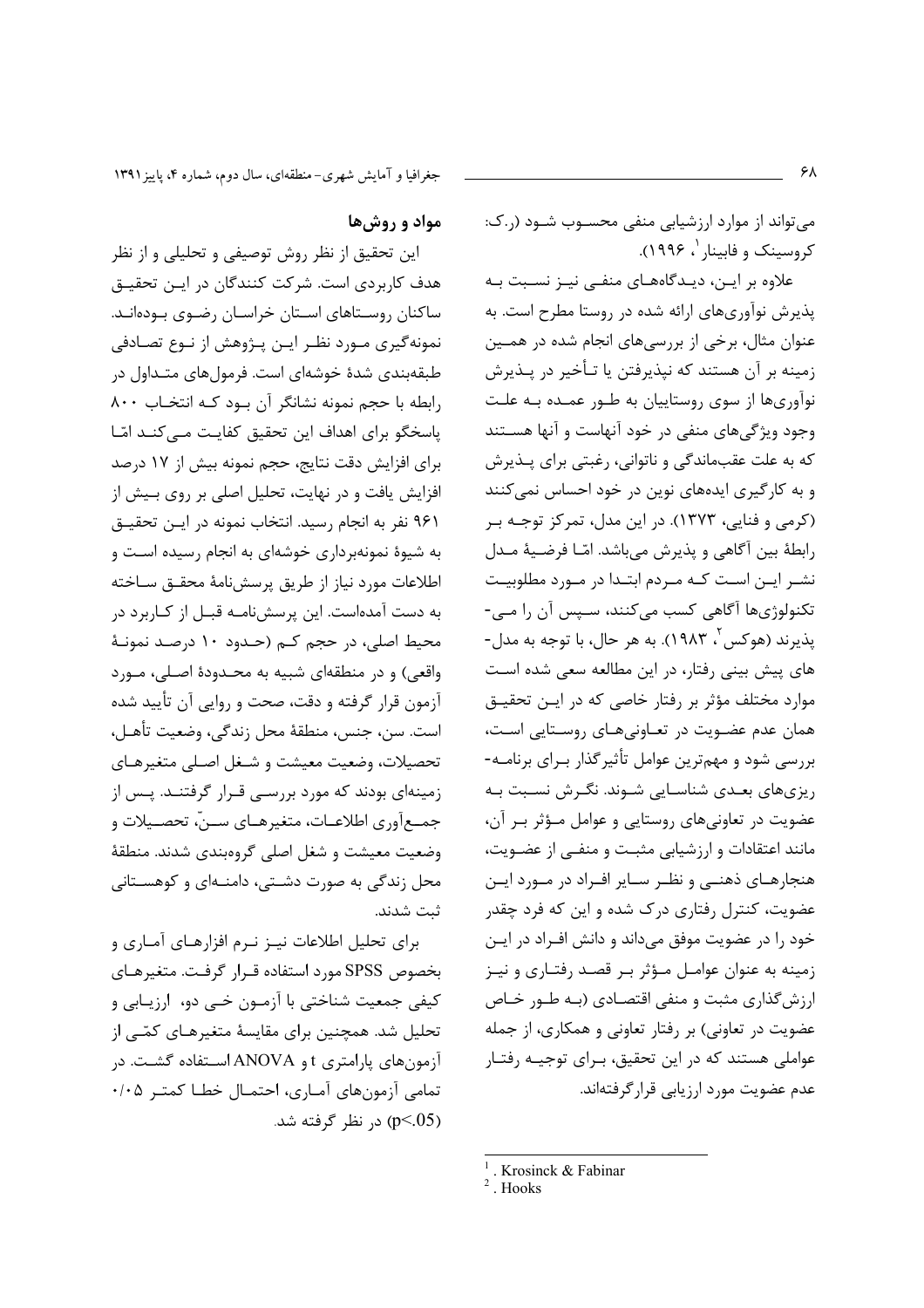بررسی عوامل تأثیرگذار بر عضویت و مشارکت روستاییان در ….

### تحليل اطلاعات

این تحقیق بر روی نمونهای به حجـم ۹۶۱ نفـر بـه انجام رسیده است. ایــن افــراد عمــدتاً از میــان کســانی انتخاب شدند که در تعاونیهای روستایی حضور فعـالی نداشتهاند. نزدیـک بـه ۱۵ درصـد از ایـن افـراد سـابقهٔ عضویت در تعاونی های روستایی داشتند امّا بـه دلایـل مختلف از ادامهٔ مسیر باز ماندهاند. با وجود این، نزدیک بـه ۶۵ درصـد آنهـا بـا اهـداف، عملكـرد و پيامـدهاى عضويت در اين تعاوني ها آشــنا بودنــد. بــا وجــود ايــن، گروهی از آنها (کمتر از ۹ درصد) اعـلام کـردهانـد کـه اعضایی را میشناسند که از عضویت در این شـرکتهـا متضرر شده و یا خود چنین تجربهای دارند. نزدیک بـه ۳۱ درصد آنها نیـاز بـه عضـویت در ایـن شـرکتهـا را مستقیماً در ارتباط بـا تـأمین اعتبـارات و پـا نهادهـای مورد نیاز در تولید، احساس نموده و بیش از ۷۹ درصد آنها اعـلام داشـتهانـد در صـورتی کـه مسـاعدتهـای بیشتری از سوی دولت فـراهمگـردد، تمایـل دارنـد بـه عضويت ابن شركتها درآيند.

بررسیهای انجام شده نشان مے دهـد کـه آگـاهی نسبت به شرایط و مراحل عضـویت بـه عنـوان عوامـل

| تأثیرگذار در کنترل رفتـار درک شـده، بسـیار ضـعیف        |
|---------------------------------------------------------|
| بوده است. نزدیـک بـه ۷۰ درصـد شـرکت کننـدگان            |
| عقیده دارند که عضویت در شرکتهای تعاونی میتواند          |
| به نحوی استقلال و اختیار عمل آنهـا را محـدود کنـد.      |
| این شرایط در انطبــاق بــا مــدل اعتقــادات اقتصــادی و |
| پذيرش نـوآورى مـىتوانـد توجيـه كننـدهٔ رفتـار عـدم      |
| عضویت در این شرکتها باشد. دانـش پاسـخگویان در           |
| زمینهٔ کمکهای اعطایی دولت به این تعاونیها و سـایر       |
| شرایط داخلی بـه علـت عـدم فعالیـتهـای تبلیغـی و         |
| آموزشی مؤثر، زیاد نبودهاست. اغلب شـرکت کننــدگان        |
| (نزدیک به ۸۰ درصد) اعلام نمودهاند حتّی زمـانی کـه       |
| عضو تعاونی هستند، چنانچه تمامی مقـررات تعـاونی را       |
| رعایت نکنند، با جریمههـای نقـدی مـورد تنبیــه قـرار     |
| میگیرند. در مجموع کمترین آگاهی نسبت به امکانات          |
| و پتاسیلهای اجتماعی این نوع شرکتهـا دیـده مـی-          |
| شود. به طور کلّی، میتوان اعلام نمود که عـدم اطــلاع     |
| کامل از پتانسیلها و قابلیتهای اصلی ایـن شـرکتهـا        |
| در پاسخگویی به نیازهای مصرفی و تولیدی روستاییان،        |
| میتواند عدم عضـویت روسـتاییان مـورد نظـر در ایـن        |
| شركتها را تبيين نمايد (جدول شمارهٔ ۱).                  |
|                                                         |

| بی اطلاع                        | نسىتاً آگاه      | كاملأ أگاه                    | میزان آگاهی در ارتباط با |
|---------------------------------|------------------|-------------------------------|--------------------------|
| $\Delta \cdot / V$              | 4818             | 15/7                          | شرايط و نحوهٔ عضويت      |
| 50/1                            | ۲۵/۴             | $\lambda$ /٩                  | مراحل و زمان عضویت       |
| $\mathbf{y} \cdot \mathbf{z}$   | $\mathcal{M}(1)$ | $\mathbf{r} \cdot \mathbf{r}$ | مکان و موقعیت شرکت       |
| $\mathbf{r} \cdot / \mathbf{r}$ | ۴۳۱۶             | $Y \mathcal{F}/Y$             | عملکرد و اهداف شر کت     |
| 99/7                            | ۱۸/۵             | 15/T                          | پیامدهای منفی            |
| 17/2                            | 1.7              | ۷۶۱۳                          | استثناها                 |

.<br>جدول ۱: آگاهي روستاييان از قابليتها و پتانسيلهاي شركتهاي تعاوني.

مأخذ: نگا, نده، ۱۳۸۸

دست آمده غیر از تحصیلات، حضور افـراد در اجتمــاع-های خاص (محلي یا شغلي) و نه عوامل فردی، موجـب تغییر آگاهی در رابطه با عضویت در شرکتهای تعاونی می شود و در تمایل به عضویت مؤثر می باشـد (جـدول شمارهٔ ۲).

بر اساس اطلاعات به دست آمـده همبسـتگی بـین میزان آگاهی کلّی و گروههای سـنّی، وضـعیت تأهـل و معيشت در سطح اطمينان مـورد توجـه ايـن تحقيـق، معنی دار نیست، ولی محل زندگی، تحصیلات و شغل با میزان آگاهی کلّی افراد مرتبط بوده است و در سـطح اطمينان (P<0.05) معنى دار است. بر اساس نتايج به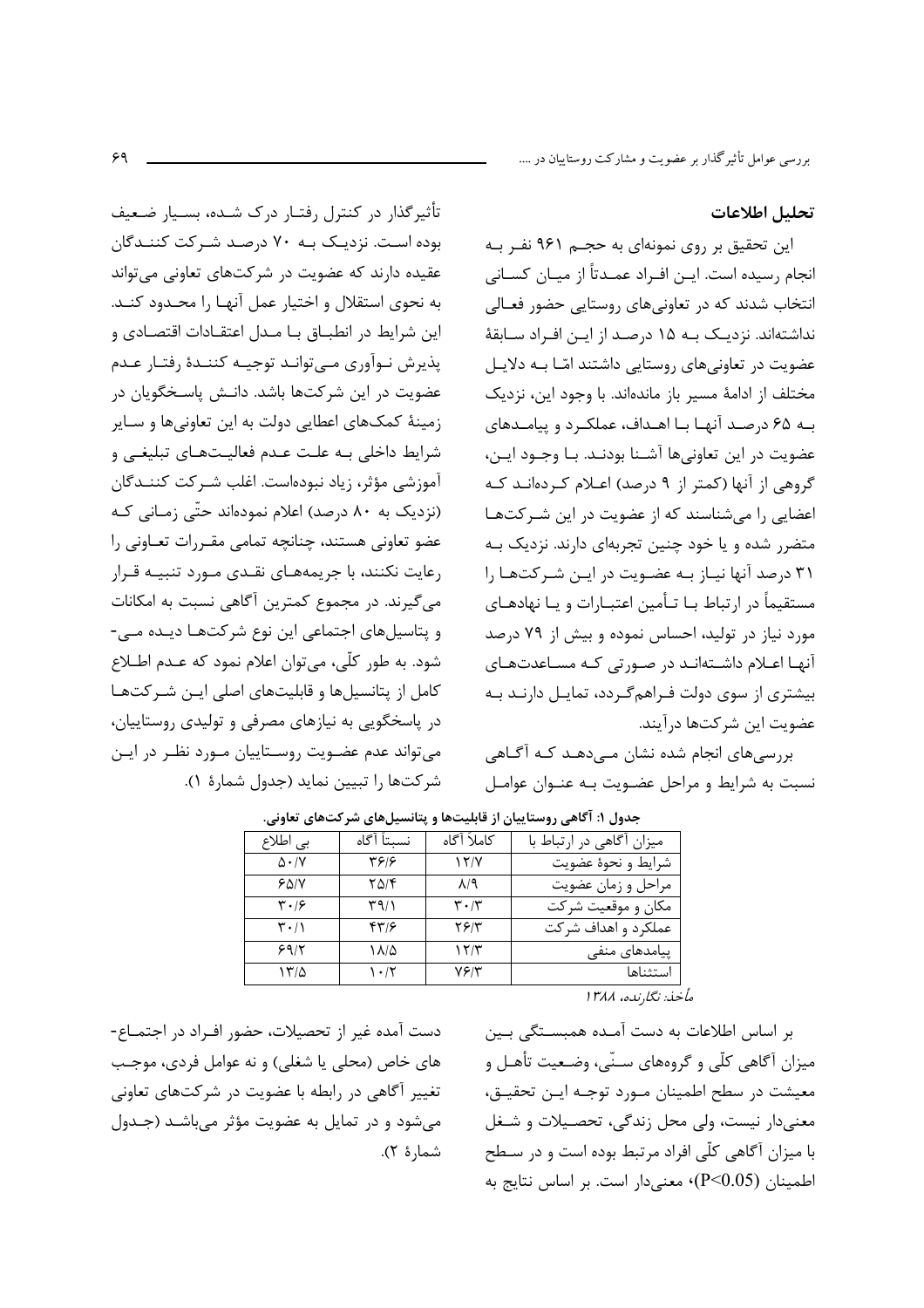| نتيجهٔ آزمون                 | حداقل آگاهی              | حداكثر أگاهي   | متغير            |
|------------------------------|--------------------------|----------------|------------------|
| $\cdot/\cdot\cdot$ ۳         | دامنهای و کوهستان (۲۴/۳) | دشت (٧٢/٨)     | موقعيت جغرافيايي |
| ۰/۴۷۵                        | مرد (۱۷/۱)               | زن (۶۵/۷)      | وضعيت سنى        |
| $\cdot$ /۴۴۳                 | مجرد (۱۶/۹)              | متأهل (۶۴/۳)   | وضعيت تأهل       |
| $\cdot/\cdot\cdot\cdot$      | با سواد (٢٧/٢)           | بیسواد (۸۵/۸)  | تحصيلات          |
| $\cdot/\cdot$ \ $\mathsf{Y}$ | نسبتاً خوب (٢١/۵)        | ضعيف (٧۶/۵)    | معيشت            |
| $\cdot/\cdot\cdot\cdot$      | دامدار (۴۲/۲)            | کشاورزی (۶۹/۶) | شغل              |
|                              |                          |                |                  |

جدول ۲: رابطهٔ بین میزان متغیرهای مختلف و میزان آگاهی روستاییان ٰ.

مأخذ: نگارنده، ۱۳۸۸.

منفی که احتمالاً برای اعضا به وجود خواهد آمد، افـراد غير عضو را به كسب اطلاعات واقعي و صحيح در ايـن زمینه ترغیب نکـرده بـود. آگـاهی کلّـی بـا تمایـل بـه عضويت رابطه داشت (P<0.05) ولي با شناخت افرادي که از این طریق مشکلات خود را مرتفع نموده و یـا بـا شناخت افراد متضرر از عضويت، رابطه نداشت (جـدول شمارهٔ ۳).

تفاوت معنیداری از نظر آگاهی کلّبی بـین افـرادی که سـابقه عضـویت داشـتند و کسـانی کـه هرگـز بـه عضويت اين سازمانها درنيامده بودند، مشـاهده نشـد. علاوه بر آن، بـين ميـزان تمايـل بـه عضـويت شـركت كنندگان با ميزان دانش آنها ارتبـاط مسـتقيمي وجـود داشــت. ضــرورت شــناخت نســبت بــه قابليــتهــا و توانمندیهای شرکتهای تعاونی روستایی و پیامدهای

| شرح                        | آگاهی ضعیف   | آگاهی مناسب        | نتيجة آزمون                  |
|----------------------------|--------------|--------------------|------------------------------|
|                            | (درصد)       | (درصد)             |                              |
| عضويت داشتهاند             | f(f)         | $\tau\tau/\lambda$ | $\cdot/\cdot\cdot\cdot$      |
| سابقة عضويت نداشتهاند      | 5Y/F         | ۱۳/۳               |                              |
| اعضا را می شناسند          | $\Delta$ 9/1 | 19/1               | $\cdot$ / $\cdot$ $\cdot$    |
| اعضا را نمى شناسند         | ۷۵/۳         | 9/1                |                              |
| نیازها را میشناسند         | $\Delta$ 9/٢ | 19/8               | $\cdot$ / $\cdot$ $\Delta f$ |
| اطلاعی از نیاز ندارند      | ۶۶۱۱         | ۱۴/۷               |                              |
| تمايل دارند                | ۶۲/۴         | ۱۵۱۶               | $\cdot/\cdot\vee$            |
| تمایل ندارند               | 7219         | ۱۱/۲               |                              |
| پیامدهای منفی را میشناسند  | 5Y/F         | ۱۳۶                | $\cdot$ /yyf                 |
| پیامدهای منفی را نمیشناسند | 54/9         | 1810               |                              |
| مأخذ: نگارنده، ۱۳۸۸        |              |                    |                              |

جدول ٣: رابطهٔ بین تجربههای گذشته و میزان آگاهی.'

۱. اختلاف جمع دوستون تا ۱۰۰ درصد مربوط به دادههای جا مانده (Missing data) میباشد.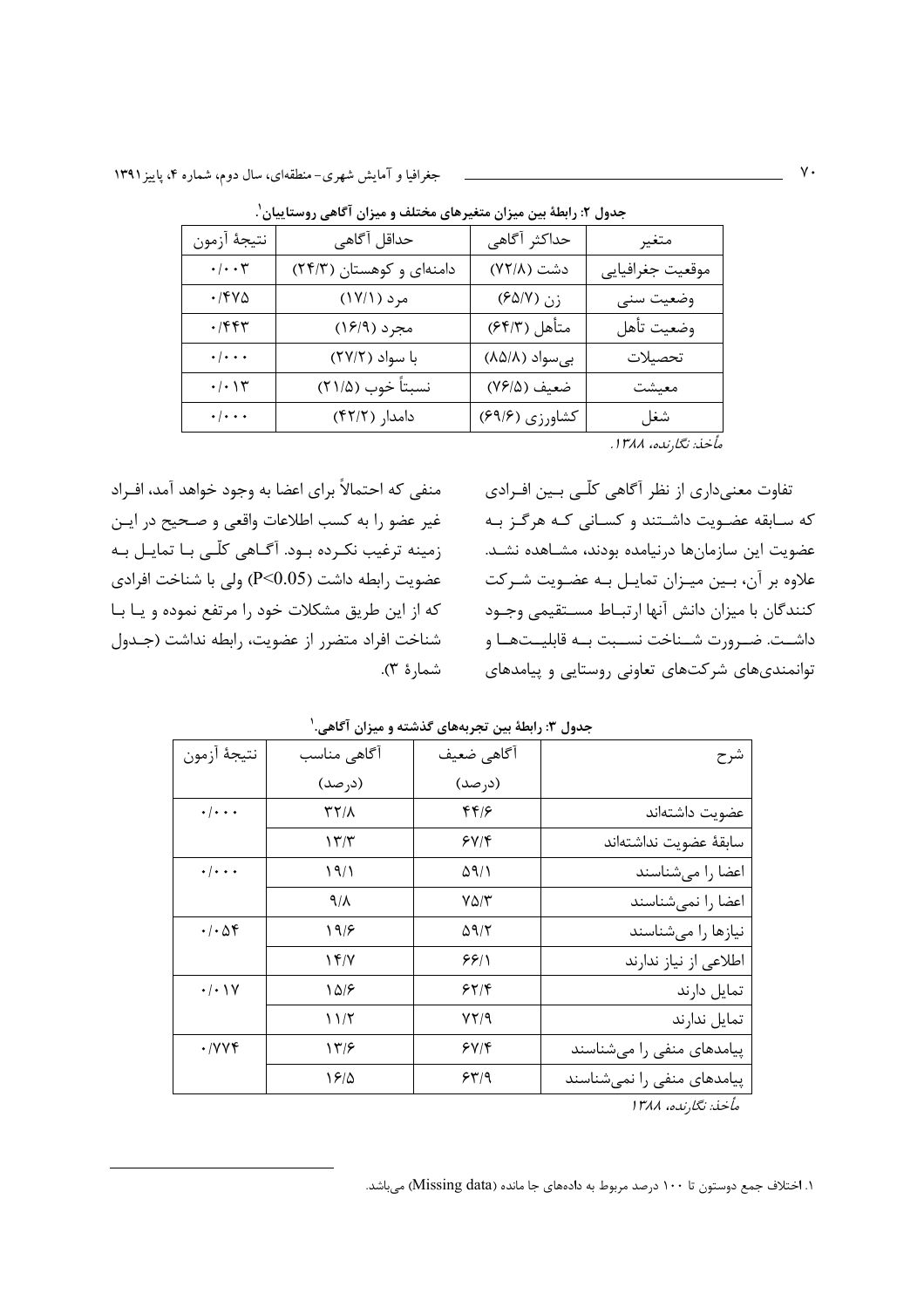بررسی عوامل تأثیرگذار بر عضویت و مشارکت روستاییان در ….

بر خلاف آگاهی، نگرش در غالب مـوارد نامناسـب بود. نتایج حاکی از آن است که نگرش در زمینهٔ عوامل بازدارنده از عضويت نسـبت بـه بقيــهٔ عوامــل نامناسـب

| عوامل              | نگرش نامناسب | نگرش خنثی                    | نگرش مناسب          |
|--------------------|--------------|------------------------------|---------------------|
|                    | (در صد)      | (درصد)                       | (در صد)             |
| ضرورت وجود تعاون   | ۱۶۱۰         | $\mathbf{r}$ 9/ $\mathbf{r}$ | f f / V             |
| نحوة تهية احتياجات | ۲۳۱۶         | $f \cdot \Delta$             | ۳۵/۹                |
| زمان تأمين نياز    | ۱۳۱۴         | $\mathsf{V}/\mathsf{L}$      | 99/                 |
| موارد عدم عضويت    | ۵۵/۸         | 36/Y                         | $V/\Delta$          |
| پیامدهای منفی      | ۷۱           | $\sqrt{5}/4$                 | V 1/9               |
| عوامل ترغيب كننده  | ۴۱۵          | ۱۱/۷                         | $\lambda Y/\lambda$ |
|                    |              |                              |                     |

| جدول ۴: نگرش روستاییان نسبت به تعاونیهای روستایر |  |  |  |  |  |  |
|--------------------------------------------------|--|--|--|--|--|--|
|--------------------------------------------------|--|--|--|--|--|--|

مأخذ: نگارنده، ۱۳۸۸

حساسیت نسبت بـه عقیـده و دیـدگاه سـایر افـراد همکار و فامیـل در رابطـه بـا تمایـل بـه عضـویت در تعاونی ها در نزدیک به ۳۵/۴ درصد روستاییان مشاهده میشود. این در حالی است کـه ۵۴/۲ درصـد آنهـا بـا تأثير از شبكهٔ اجتماعي بر عدم عضويت، مخالف بودنــد. مهم ترین مواردی که باعث می شود افـراد تصـور کننــد امکــان عضــویت در شــرکتهــای تعــاونی روســتایی را ندارند، عدم اطلاع از میزان سرمایه مورد نیاز، احتمـال از دست دادن کامل استقلال عمل، پرداخت هزینههای اضافی که به تولید خود فرد کمـک نمـی کنـد، حضـور مستمر در جلسـات طـولانی و بـی ثمـر، احتمـال سـوء

استفادهٔ مسوولان رده بالا، انحلال شرکت و بےعدالتی در توزیع درآمدها و نهادهها، بوده است (جدول شـمارهٔ ۵). عقاید افراد در مورد موانع عضویت در شــرکتهــای تعاونی به غیر از محل زندگی، با هیچ یک از متغیرهای زمینهای ارتباط معنیداری نداشت، ولی دانـش کلّـی شرکت کنندگان در آن مؤثر بود. بـر ایـن اسـاس، ایـن نتایج به نوعی دیدگاههای سـمپل و جبـر محیطـی را مبنی بر این کـه کـوهنشـینان مردمـانی محافظـه کـار هستند، مورد تأييـد قـرار مـيcهـد (شـكويي، ۱۳۷۵:  $.(\Upsilon \Delta \Upsilon)$ 

| مخالف (درصد)                 | بی نظر (درصد)                   | موافق (درصد)               | عامل كنترل رفتار                              |
|------------------------------|---------------------------------|----------------------------|-----------------------------------------------|
| $\lambda\lambda/\mathcal{F}$ | $f/\lambda$                     | ۶۱۶                        | فقط پولدارها مىتوانند عضو شوند (سرماية لازم)  |
| $Y \frac{1}{T}$              | ۱۰/۹                            | $5Y/\lambda$               | افراد کم زمین عضو نمیشوند                     |
| ۲۶۱۹                         | ۱۲۸                             | 5.1                        | افراد پارتیدار عضو میشوند (بیعدالتی)          |
| ۲۱/۱                         | $1\lambda$ /۴                   | 9.19                       | افراد با سواد بالا عضو میشوند                 |
| $\tau\tau/\tau$              | ۱۳۵۵                            | $\Delta \Upsilon/\Upsilon$ | افراد غير بومي نبايد عضو شوند                 |
| 55.                          | $\mathcal{N} \cdot \mathcal{N}$ | $\Upsilon V/\cdot$         | ترس از ضرر مانع عضویت میشود (انحلال زودهنگام) |
| 4917                         | $\frac{14}{7}$                  | 31YY                       | ترس از گرفتن حق عضویت اضافی مانع عضویت است    |
| ۳۶۱۱                         | 117                             | $\Delta \Upsilon/\Delta$   | سوء استفاده مسوولان مانع عضويت مىشود          |
| $\Delta \Upsilon / \Upsilon$ | ۹/۸                             | $\Upsilon V/\Upsilon$      | از دست دادن استقلال عمل مانع عضويت مىشود      |
| $\Upsilon \Lambda/\Upsilon$  | $\lambda$ /٩                    | $\Delta Y$ /9              | ترس از انحلال زودهنگام، مانع عضویت میشود      |

جدول ۵: نتایج حاصل از عبارتهای مربوط به کنترل رفتاری درک شده در میان روستاییان.

مأخذ: نگارنده، ۱۳۸۸

 $Y<sub>1</sub>$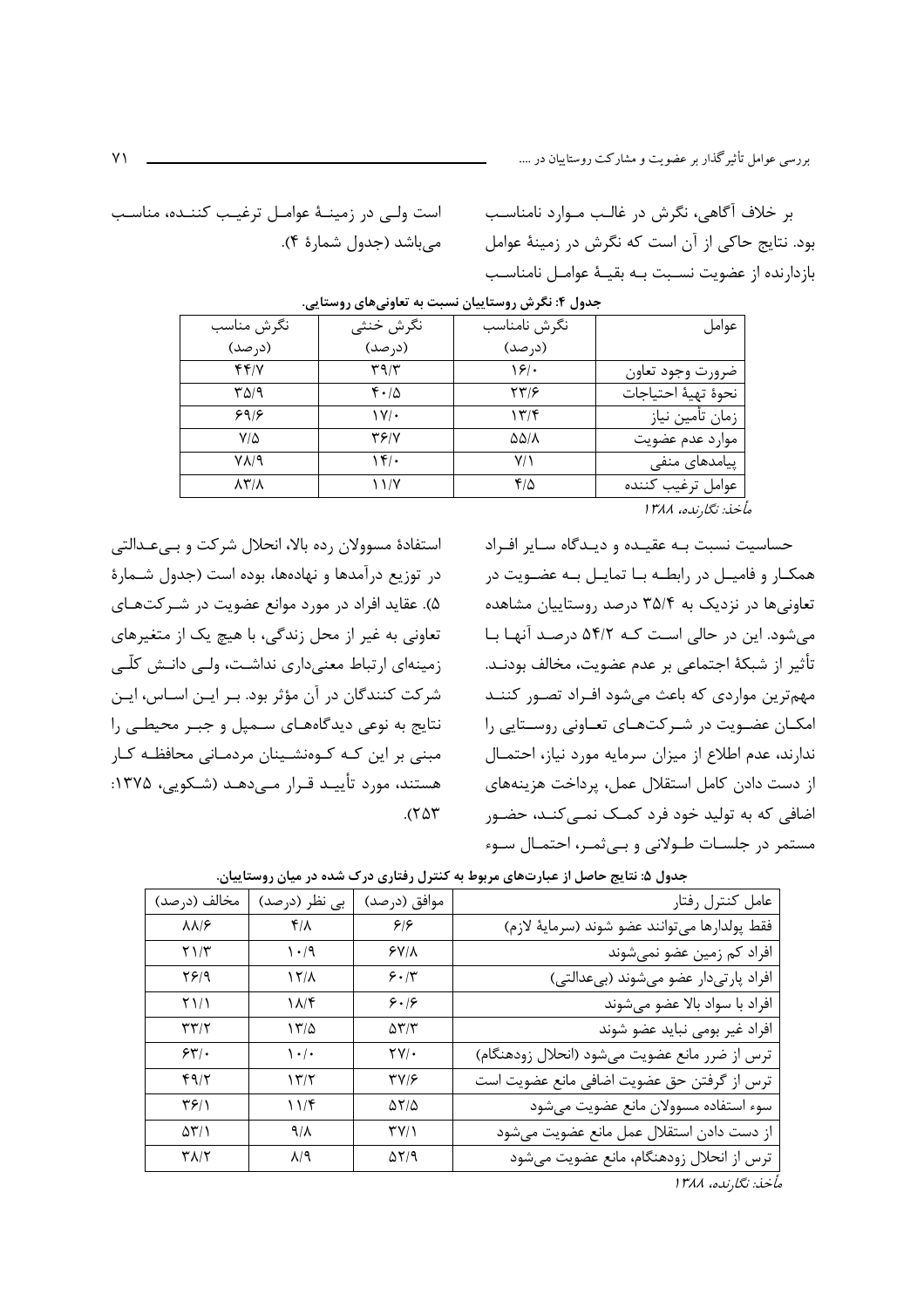اصلاح ارزشگذاری منفی، تأثیر نداشت. ارزشگذاری مثبــت بـــا جـــنس (P=0.02)، تأهـــل (P=0.004)،  $(P=0.002)$  تحصيلات (P=0.02) و شــغل اصــلي (P=0.002 ارتباط داشت، ولي ارتباطي ميان محل زنـدگي، سـن و معیشت مشاهده نشد. دانش کلّی شرکت کننـدگان در ایجاد نگرشهای متفاوت مؤثر بود (P=0.002) (جدول شمارة ٧).

شرکت کننـدگان اصـولاً عضـویت در شـرکتهـای تعاونی روستایی را به عنوان یـک رفتـار مثبـت ارزش-گذاری میکردند و بیشـترین مـوارد ارزشـیابی منفـی، مربوط به احتمال انحلال زود هنگام شركت بود كه بـاز هم جز با محل زندگی با هیچ یک از متغیرهای زمینــه ار تبــاطي نداشــت (جــدول شــمارهٔ ۶). دانــش شــر کت کنندگان در زمینـهٔ عضـویت در شـرکتهـای تعـاونی روستایی و حتّی سابقهٔ عضویت در این شرکتها نیز بر

| مخالف (درصد)                  | بی نظر (درصد)                     | موافق (درصد)               | نوع ارزشيابي | تأثير عضويت                        |
|-------------------------------|-----------------------------------|----------------------------|--------------|------------------------------------|
| $Y\Lambda/\Upsilon$           | 19/2                              | 17/T                       | منفى         | باعث ضرر و زیان و کاهش تولید میشود |
| Yf/Y                          | $A/\lambda$                       | 18/1                       | منفى         | باعث كاهش استقلال مىشود            |
| AQ/Y                          | $V/\Delta$                        | $5/\lambda$                | منفى         | موجب ورشكستگى مىشود                |
| ۶۲                            | <b>YY/1</b>                       | ۱۵/۲                       | منفى         | باعث سودجويي افراد سرشناس مي گردد  |
| ۲۱۶                           | ۵۱۶                               | 9.49                       | مثبت         | در تأمین نهادههای تولید مفید است   |
| $\mathcal{N}\cdot\mathcal{N}$ | $\mathcal{N} \cdot \mathcal{N}$   | V V / V                    | مثبت         | باعث کمک به دیگران است             |
| 18/Y                          | $\lambda/Y$                       | 7416                       | مثبت         | اعتماد به همکاری جمعی است          |
| $19/$ ۶                       | $\Delta/\mathcal{A}$              | $Yf/\Delta$                | مثبت         | کنترل دولت بر توزیع بیشتر میشود    |
| $\mathcal{W}/\mathcal{A}$     | 74/Y                              | $\Delta\lambda/\Upsilon$   | مثبت         | عضویت در روستاهای کوچک ضروری است   |
| $\frac{1}{2}$                 | Y/Y                               | $97/\lambda$               | مثبت         | همکاری و تعاون دستور قرآن است      |
| 11/Y                          | $\mathbf{r}\mathbf{v}/\mathbf{v}$ | $\Delta \Upsilon/\Upsilon$ | مثبت         | رباخواری را کاهش میدهد             |

جدول ۶: نتایج ارزیابی نگرش در میان روستاییان.

مأخذ: نگارنده، ۱۳۸۸

جدول ۷: ارتباط نگرش و آگاهی در بین شرکت کنندگان

| کلّ (٪)                                 | خوب (٪) | متوسط (٪)     | ضعيف (٪)      | آگاهي/ نگرش |
|-----------------------------------------|---------|---------------|---------------|-------------|
| $(Y\Delta)$ $\cdots$                    | Y/A     | ۹/۹           | $\lambda Y/Y$ | نامناسب     |
| $(\Delta \Upsilon \Lambda) \cdot \cdot$ | ۱۵/۴    | ۱۷/۷          | 999           | خنثى        |
| $(T\Delta T)$                           | ۱۸/۱    | $Y \cdot / Y$ | 51/5          | مناسب       |
| $(908) \cdot \cdot$                     | ۱۴/۲    | 19/           | ۶۶۱۱          | کل ّ        |
|                                         |         |               |               |             |

مأخذ: نگارنده، ۱۳۸۸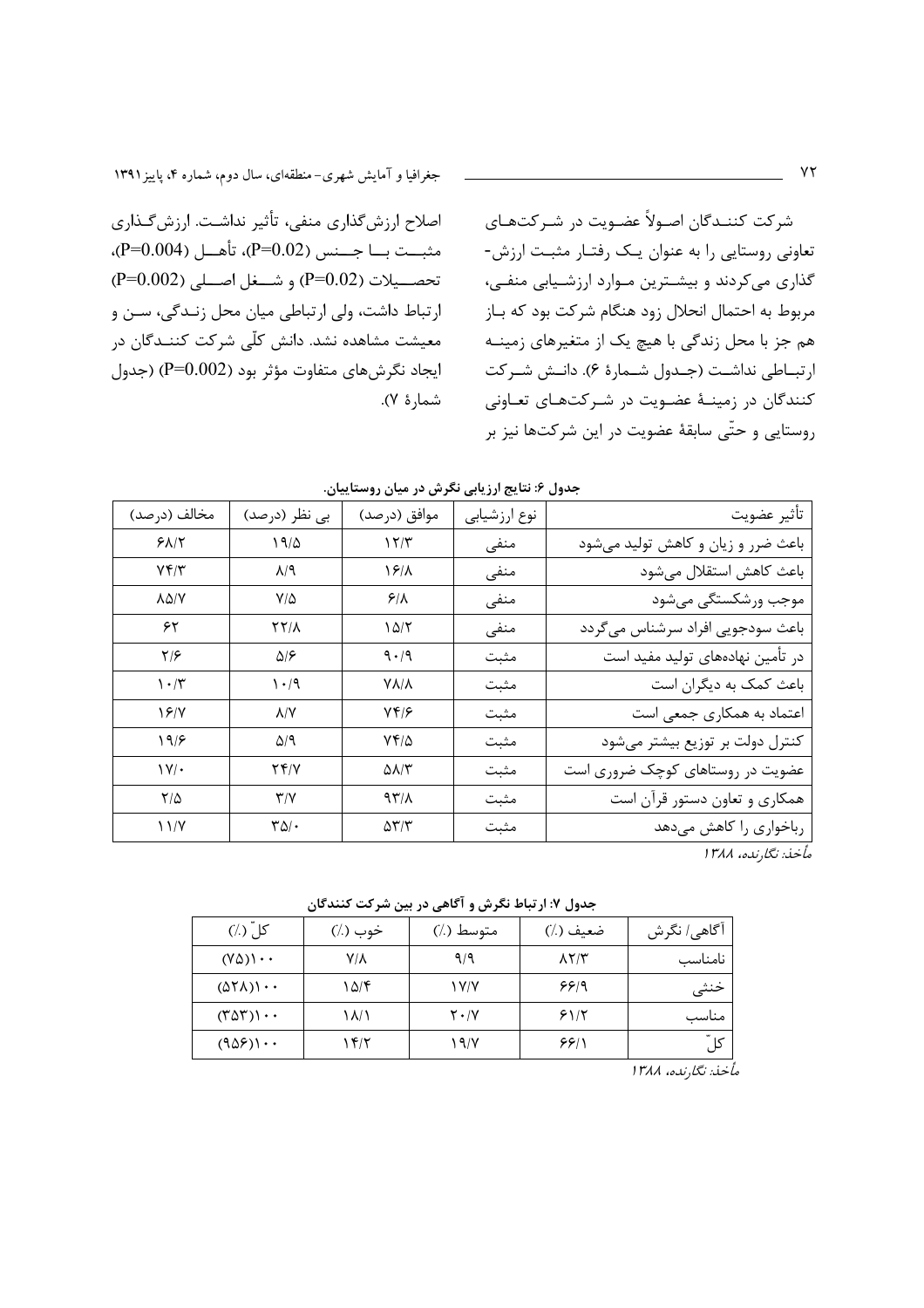بررسی عوامل تأثیرگذار بر عضویت و مشارکت روستاییان در ….

### يافتهها و نتايج

ضعف آگاهی در بیشتر موارد، ارتباط میزان آگـاهی با عضويت قبلي و همچنين شناخت افراد عضو نشـانگر این امر است که افراد اطلاعات خـود را یـا در مراجعـهٔ مستقیم به این شرکتها و یا سایر افراد جامعـه کـه در این شرکتها عضو هستند، به دست میآورند. بـه ایـن ترتیب، با وجود تـلاشهـای بسـیار، ضـعف آمـوزش و اطلاع سانی مناسب در زمینهٔ عضویت در این تعـاونی-ها، همچنان مشاهده میشود. بنابراین، در صورتی کـه بخواهیم تعداد بیشتری از روستاییان بـه عضـویت ایـن شرکتها درآیند و از این طریق کار وکسب و تولید آنها رونق پیدا کند، باید نسبت به رفع ایـن ضـعف بـزرگ اقدام نماییم زیرا با افزایش آگـاهی بسـیاری از ضـعف-هایی کـه هـم اکنـون در ارتبـاط بـا عضـویت در ایـن شرکتها و مشکلات ناشی از کارآیی مناسب آنها وجود دارد، حل خواهد شد. ایــن در حــالی اســت کــه اساســاً آموزشهای لازم در زمینهٔ بهرهمنـدی از خـدماتی کـه مستقیماً در بهرهوری مؤثر و پایدار از منابع موجــود در روستا نقش دارند، بسیار اندک است و در مواردی اصـلاً وجود ندارد (جدول شمارة ٤).

شاید به همین دلیل است که نزدیک به ۷۰ درصد افراد مورد پرسش اعتقاد داشتند کـه عضـویت در ایـن شركتها نه تنها منافع آنها را تـأمين نمـيكنـد، بلكـه ممكن است موجب ضرر و زيان آنها شود. علاوه بر آن، حدود ۶۷ درصد افراد اساساً اطلاعات مناسبی در مــورد عضويت در اين شركتهـا نداشــتند يـا اطلاعـات آنهـا بسیار ضعیف بود. به همـین دلیـل، بـه نظـر مـی رسـد کمبود دانش مربوط به نقـش و عملکـرد شـرکتهـای تعاونی روستایی، باعث می شود کـه هـم فـرد احتمـال موفقیت خود را در عضویت ناچیز بداند و هم بـه دلیـل بیاطلاعی، این ذهنیت را در سایر افراد تقویت نماید كه عضويت در اين شركتها غير عقلاني است (جـدول شما, هٔ ۷).

بر اساس نظریـهٔ اعتقـاد اقتصـادی، ادراک شخصــی فرد، تحت تأثير اين كه يک رفتار تا چــه حــد احتمــال صدمه، ناتوانی و دیگر پیامدهای منفی را در بـر داشـته باشد، قرار دارد و به عنوان اولین مرحلـه در تصـمیم-گیری برای انجام آن رفتار، مؤثر خواهد بـود. بنــابراین، در صورتی که افراد آگاهی لازم در مورد بیخطر بــودن عضویت در این تعاونیها و مراقبت کامل از سرمایهشان در تمام مراحل را پیدا نکنند، هـر گونـه تلاشـی بـرای ترغیب آنها به عضویت، بی فایده است و حساسیتهای منفی آنها را بیشتر خواهد نمود. از سوی دیگر، با توجه به نتایج ارزشگذاری، به نظر می رسد شرکت کننــدگان در این تحقیق از توانایی خــود بــرای عضــویت و بهــره-مندی از این شرکتها اطمینان کافی ندارنـد. بنـابراین برای ایجاد اعتمـاد بـه نفـس، بایـد شـرایط لازم بـرای تقويـت خودكارآمـدي افـراد فـراهم شـود و احتمـال موفقیت افزایش یابد. در کنار ایـن اقـدامات، توجـه بـه کنترلهای دولتے و نظارتهایی کـه بـر ایـن گونـه شركتها اعمال مي گـردد، بـا ارائـهٔ آمـوزشهـاي لازم، میسر خواهد بود.

بر اسـاس نتـايج بـه دسـت آمـده، نگـرش شـركت کنندگان در بیشتر موارد مربوط به عملکرد شرکتهای تعاونی روستایی به جـز مـواردی کـه مـانع عضـویت و مشاركت مالي اين افراد مي شود، مناسب بوده اسـت. از آنجا که پاسخگویان اکثراً افرادی بــودهانــد کــه حضــور فعالی در این گونه شرکتها نداشتهاند، به نظر میرسد افـراد بـرای عضـویت بـا تضـادهای نگرشــی رو بـه رو هستند. در واقع، ممكـن اسـت شـخص عقيـده داشـته باشد که همکاری و تعاون یک عمـل اجتمـاعی مثبـت است، امّا وقتي نتايج منفي بيشـتر از نتـايج مثبـت بـه ذهن برسد، جهت گیری در جهت خودداری از عضـویت در این شرکتها خواهد بود و در نتیجه، نگرش مناسب در انجام رفتار تعاوني نقش تعيين كنندهاي ايفـا نمـي-كند. به اين ترتيب، نظريهٔ معروفي كه عقيده دارد مانع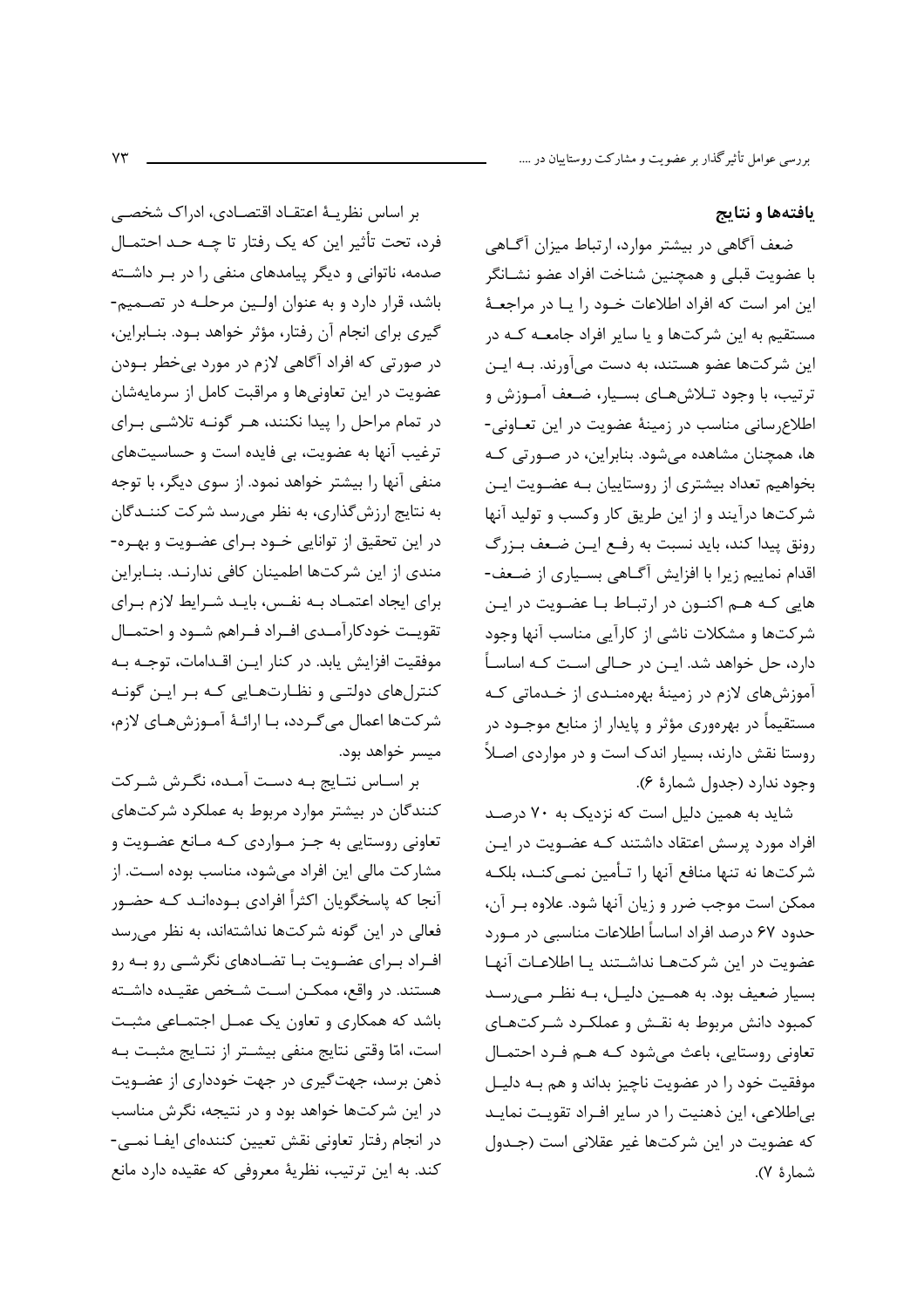اصلی در فعالیتهای تعاونی، انگیزشهای منفی است، مورد تأييد قرار ميگيرد. بر اين اسـاس، تبليغـاتي كـه برای جذب اعضای جدید صـورت مـے گیـرد، بـه جـای تقویت نگرشهای مثبت و عوامل ترغیب کننده (ماننـد انگیزههای نوع دوستانه، ارزشمند بودن امـور تعـاونی و مشارکت به عنوان یک عمل نیـک)، بایـد نگـرشهـای نامناسب را اصلاح و ترسها را بر طـرف كنـد تـا مـؤثر واقع شود.

بر اساس این نتایج، میتوان ادعا نمود که خانواده و بخصوص اجتماع محل زندگي نيز با تأثير غير مسـتقيم بر سایر عوامل، در ایجاد تصمیم به عضویت در تعاونی-های روستایی نقش دارند. دانش کم در زمینهٔ جایگاه و نقش این گونه تعاونیها، عموم افراد را تحت تأثیر قــرار داده و بعد تقویتی اثر جمعـی، رفتـار فـردی را کـاهش دادهاست. به این ترتیب، افزایش آگاهیهای کلّ جامعه هم با تأثير بر شبكهٔ اجتماعي و تقويت اثر جمعي و هم با تقویت قصد فردی، موجب ارتقـای رفتـار تعـاونی و بهرهمندی از مزایای ویژه و اختصاصی آن خواهد شد.

به هر حال، باید توجه نمود که پـذیرش رفتارهـای جمعي همچون پذيرش يک ايدۂ جديد تلقى مے شـود كه نيازمنـد اتخـاذ تصـميمي پيچيـده اسـت و عوامـل متعددی در آن نقـش خواهـد داشـت. ایـن عوامـل در جوامع مختلف متفاوت است و بـه صـورت مسـتقيم و غیرمستقیم بر روی گرایش به رفتار تعاونی به طور کلّ و عضویت در شـرکتهـای تعـاونی روسـتایی بـه طـور خــاص، تأثير گــذار خواهــد بــود. جــذب حــداكثرى روستاییان به سوی شرکتهای تعاونی روستایی وابسته به شناسایی این عوامل تأثیر گذار، رفع موانع و جابجایی تعادل به سمت فراهم آوردن الگوهـای مثبـت رفتـاری می باشد. بر این اساس، متولیان امور روستایی بایـد بـه تمام متغيرهاي تأثير گذار توجه كنند؛ مشكلات و نيازها را شناسایی و بر اساس آن اقدام به برنامه یزی و عمـل نمايند. تحقيقات مشابه، شناسايي عوامـل تأثير گـذار را

جغرافیا و آمایش شهری-منطقهای، سال دوم، شماره ۴، پاییز ۱۳۹۱

ممکن میسازند و به دلیل ایجاد ارتباط بـا گـروههـای مختلف در جامعه و تبادل اطلاعات در زمینهٔ رفتارهای مشارکتی و تعاونی با شرکت کننـدگان، مـے تواننـد بـه عنوان عاملي تأثير گذار در جـذب اعضـاي جديـد مـؤثر باشند.

نتىجەگىرى

به طور کلّی، اقدام به پذیرش نوآوریهـای مختلـف در روستا و حتّى سازمانها و نهادهايي كه پيش از ايـن در روستا وجود داشته، ولی روسـتایی در آن مشـارکت فعالی نداشتهاست، به عوامل متعددی بسـتگی دارد. بـا وجود این که نگرش افراد در مورد عضویت در تعـاونی-های روستایی ارتباط زیادی با آگـاهی آنـان دارد، ولـی عوامل مؤثر دیگری نیز در آن نفش دارند که در نهایـت بر تصمیم گیری برای عضویت و مشارکت واقعی در این نهادها تأثير مي گذارند. به عبارت ديگر، پــذيرش ايــده-های نو، علاوه بر ویژگیهای افراد، با سازههای خـارجی اقتصادی، اجتماعی، فرهنگی و موارد دیگر نیـز مـرتبط است (کرمی، ۱۹۸۶). محققان اعـلام کـردهانـد کـه در بسیاری از موارد در یک نظام اجتمـاعی، فرصـت برابـر برای پذیرش یک روش یا تکنولوژی جدید برای اعضای آن نظـام وجـود نـدارد (قيصـاري، ١٣٨٩) و همچنـين روان شناسی فردی نباید به عنوان سازوکاری مـد نظـر قرار گیرد که به وسیلهٔ آن مسایل مربوط بـه نـابرابري-های نهـادی و عـدم دسترسـی یکسـان، بـه فراموشـی سیرده شود (بردی`، ۱۹۸۹). با وجود ایـن، بـر اسـاس نتايج به دست آمده از شرايط محلي، در پذيرش ايـده-هياي جديبد و بخصيوص عضيويت در تعياوني هياي روسـتايي، درک چگـونگي تغييـر تـوازن بـين نگـرش مناسـب و نامناسـب دارای بیشـترین اهمیـت اسـت و اصلاح نگرشهای نامناسب از طریق بـالا بـردن سـطح

 $\frac{1}{2}$ . Brady